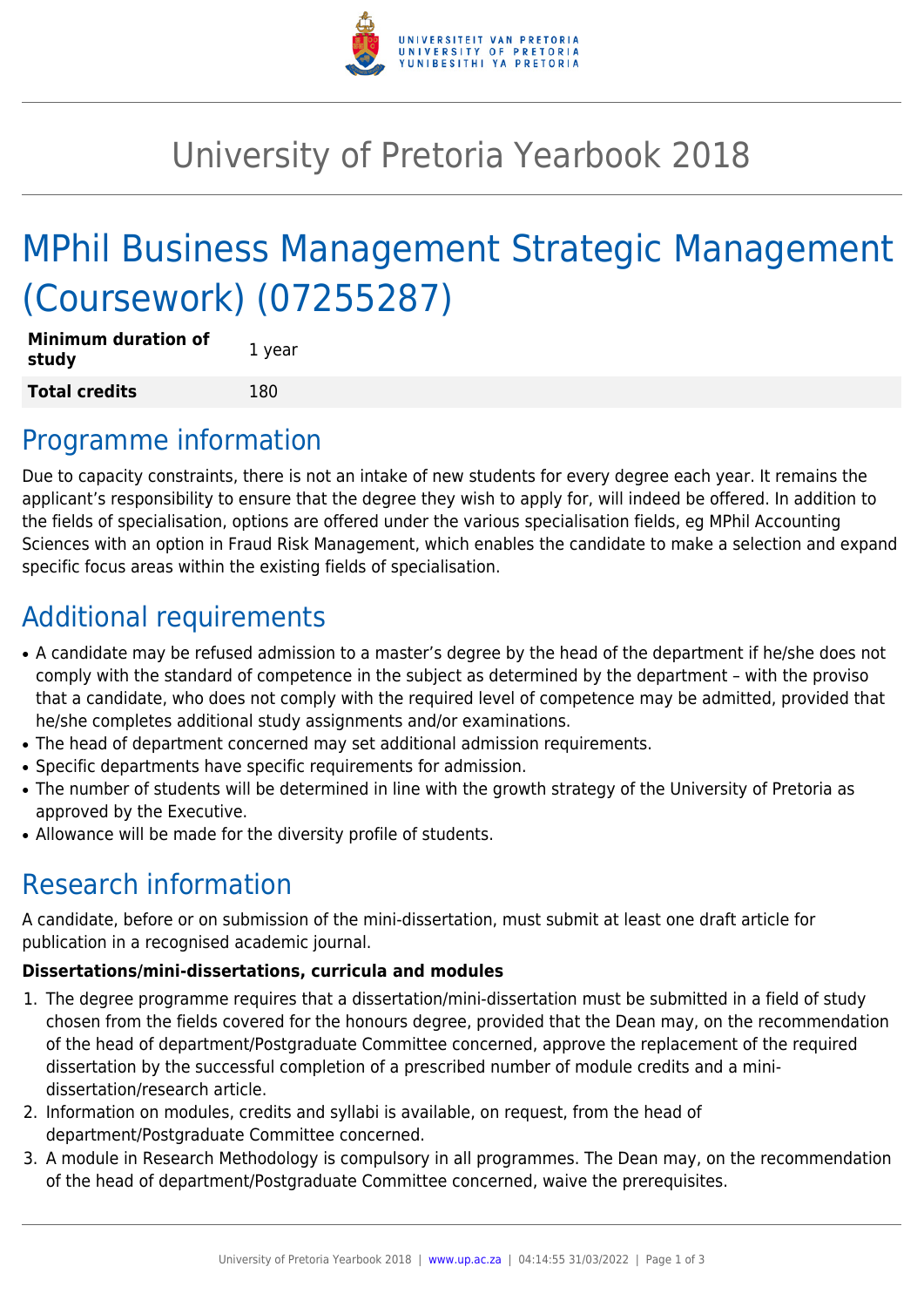

4. Sufficient number of bound copies of the dissertation/mini-dissertation must be submitted to the Head: Student Administration for examination, after permission is granted by the supervisor.

#### **Article for publication**

A dean may require, before or on submission of a dissertation/mini-dissertation, the submission of a draft article for publication to the supervisor. The draft article should be based on the research that the student has conducted for the dissertation/mini-dissertation and be approved by the supervisor concerned. The supervisor should then have the opportunity to take the paper through all the processes of revision and resubmission as may be necessary and/or appropriate in order to achieve publication.

#### **Submission of dissertation/mini-dissertation**

A dissertation/mini-dissertation is submitted to the Head: Student Administration/Departmental Postgraduate Office, before the closing date for the various graduation ceremonies as announced annually.

For examination purposes, a student must, in consultation with the supervisor, submit a sufficient number of bound copies and/or e-copies of the dissertation/mini-dissertation, printed on good quality paper and of good letter quality, to the Head: Student Administration/Departmental Postgraduate Office. Permission to submit the dissertation/mini-dissertation in unbound form may be obtained from the supervisor concerned on condition that a copy of the final approved dissertation/mini-dissertation is presented to the examiners in bound format or electronic format.

In addition to the copies already mentioned, each successful student must submit a bound paper copy as well as two electronic copies of the approved dissertation/mini-dissertation to the Head: Student Administration/Departmental Postgraduate Office in the format specified by the faculty and in accordance with the minimum standards set by the Department of Library Services, before 15 February for the Autumn graduation ceremonies and before 15 July for the Spring graduation ceremonies, failing which the degree will only be conferred during a subsequent series of graduation ceremonies.

### Pass with distinction

In order to be awarded a postgraduate degree/diploma with distinction, a student must meet the following criteria:

- Obtain a Grade Point Average of at least 75% including at least 75% in the mini-dissertation in the case of a coursework Master's degree; and
- Complete the degree/diploma within the minimum period prescribed.
- Only the final mark of the first attempt to pass the modules or dissertation will be considered; and
- The GPA will be not be rounded up to a whole number.